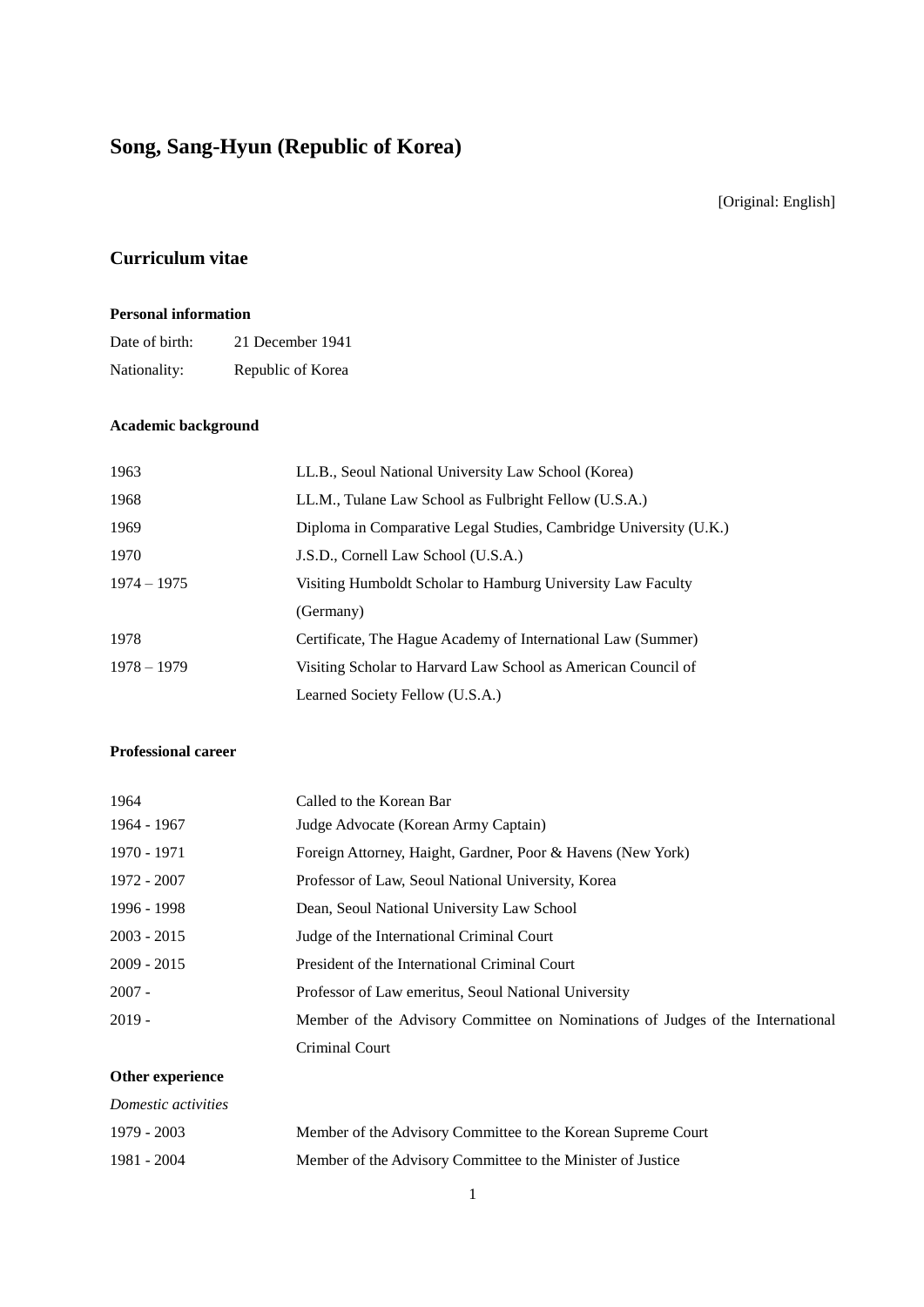|                          | As the longest serving advisor to the Ministry of Justice regularly to deliberate                                                    |
|--------------------------|--------------------------------------------------------------------------------------------------------------------------------------|
|                          | on the criminal investigation reforms, North Korean refugees, independence of                                                        |
|                          | the prosecution authority, immigration, and prison reform, among other things                                                        |
| 1989 - 1993              | Member of the Advisory Committee on Clean Government to the Prime                                                                    |
|                          | Minister                                                                                                                             |
| 1999 - 2005              | President, The Korean Law Professors Association, Inc.                                                                               |
| 1999 - 2009              | President, The Korea Childhood Leukemia Foundation                                                                                   |
| $2000 - 2016$            | Member, Board of Directors, The Beautiful Foundation                                                                                 |
| $2001 - 2005$            | Prime Minister's Commission on Youth Protection                                                                                      |
| $2005 - 2006$            | Presidential Commission on Judicial Reform                                                                                           |
| $2015 - 2019$            | Chairman, Policy Advisory Committee for National Human Rights                                                                        |
|                          | Commission                                                                                                                           |
|                          |                                                                                                                                      |
| International activities |                                                                                                                                      |
| 1990                     | Visiting Professor to the University of Melbourne Law School                                                                         |
|                          | (1990, 1992, 1994, 1996)                                                                                                             |
| 1991                     | Visiting Professor to Harvard Law School (1991, 1995, 1999, 2003)                                                                    |
|                          | Visiting Professor to the University of Florida (1989), to the University                                                            |
|                          | of Washington (1990, 1994), to the University of Wellington (1994), to                                                               |
|                          | Columbia Law School (1996), and to the University of Hawaii Law                                                                      |
|                          | School (2001), respectively                                                                                                          |
| 1994 - 2003              | Inge Rennert Distinguished Professor of Law, Global Law Program,                                                                     |
|                          | New York University                                                                                                                  |
| 1995 - 2000              | Member of the International Advisory Board for Pacific Rim Law &                                                                     |
|                          | Policy Journal (University of Washington)                                                                                            |
| 1999 - 2004              | Member of the Inaugural International Advisory Committee for The                                                                     |
|                          | Australian Journal of Asian Law (University of Melbourne)                                                                            |
| Other affiliations       |                                                                                                                                      |
| 1991 -                   | Member of the Board of Directors, UNICEF KOREA                                                                                       |
|                          | President (2012 - 2021)                                                                                                              |
| 1999 -                   | Member, Board of Trustees, Korea Family Legal Service Center, Inc.                                                                   |
| $2015 -$                 | Justice Leader, The Justice Leadership Group                                                                                         |
| $2015 -$<br>$2015 -$     | Member of the Advisory Council for the International Nuremberg Principles Academy<br>Member, The Wildlife Justice Commission Council |
| $2017 -$                 | Board Member, The International Human Rights League of Korea                                                                         |
|                          |                                                                                                                                      |

*Decorations and citations*

1994 The Most Distinguished Alumni Medal (Cornell University)